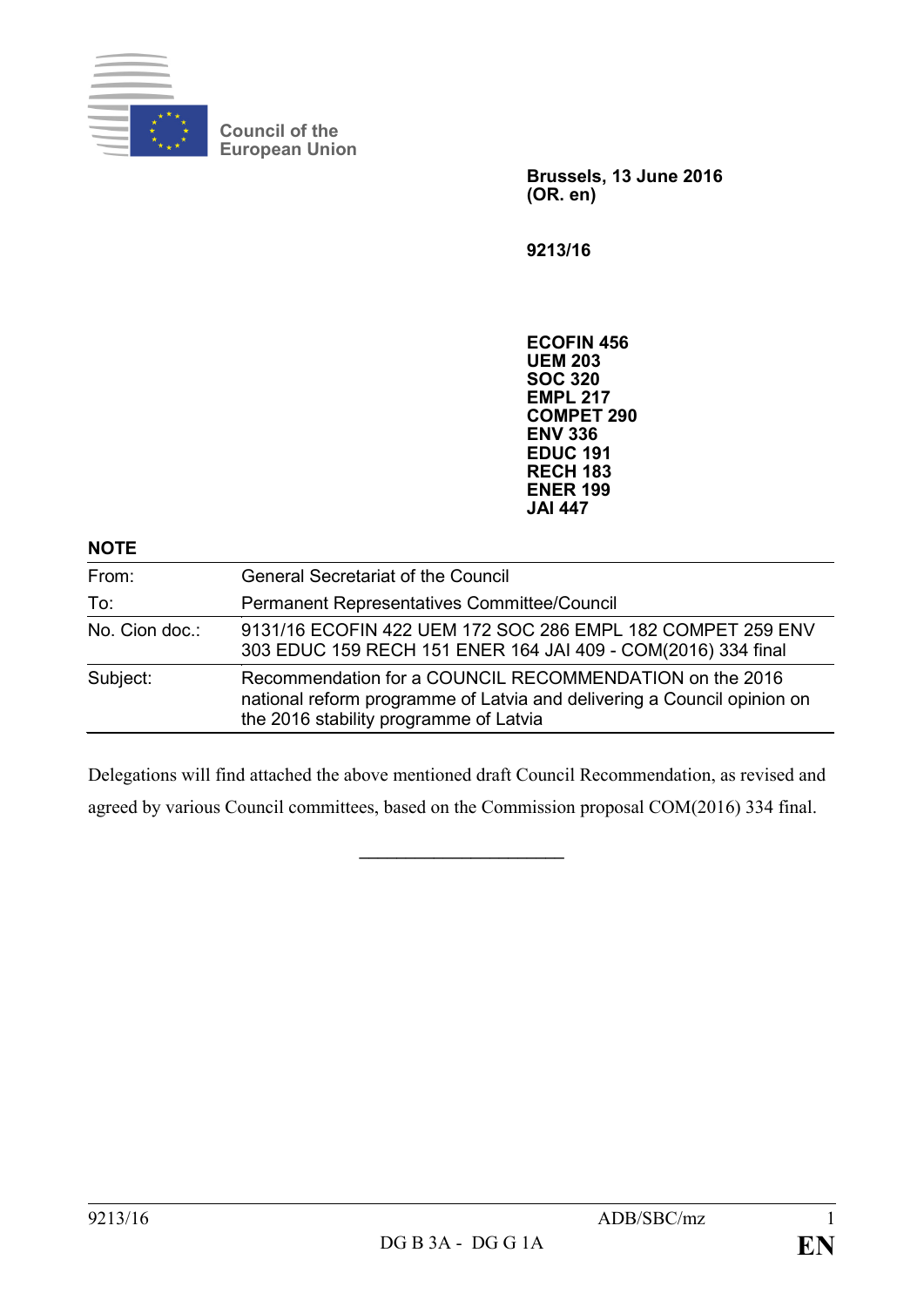## **COUNCIL RECOMMENDATION**

## **of…**

## **on the 2016 National Reform Programme of Latvia and delivering a Council opinion on the 2016 Stability Programme of Latvia**

## THE COUNCIL OF THE EUROPEAN UNION,

Having regard to the Treaty on the Functioning of the European Union, and in particular Articles 121(2) and 148(4) thereof,

Having regard to Council Regulation (EC) No 1466/97 of 7 July 1997 on the strengthening of the surveillance of budgetary positions and the surveillance and coordination of economic policies<sup>[1](#page-1-0)</sup>, and in particular Article 5(2) thereof,

Having regard to the recommendation of the European Commission,

Having regard to the resolutions of the European Parliament,

Having regard to the conclusions of the European Council,

Having regard to the opinion of the Employment Committee,

Having regard to the opinion of the Economic and Financial Committee,

Having regard to the opinion of the Social Protection Committee,

Having regard to the opinion of the Economic Policy Committee,

<span id="page-1-0"></span>**<sup>1</sup>** OJ L 209, 2.8.1997, p. 1.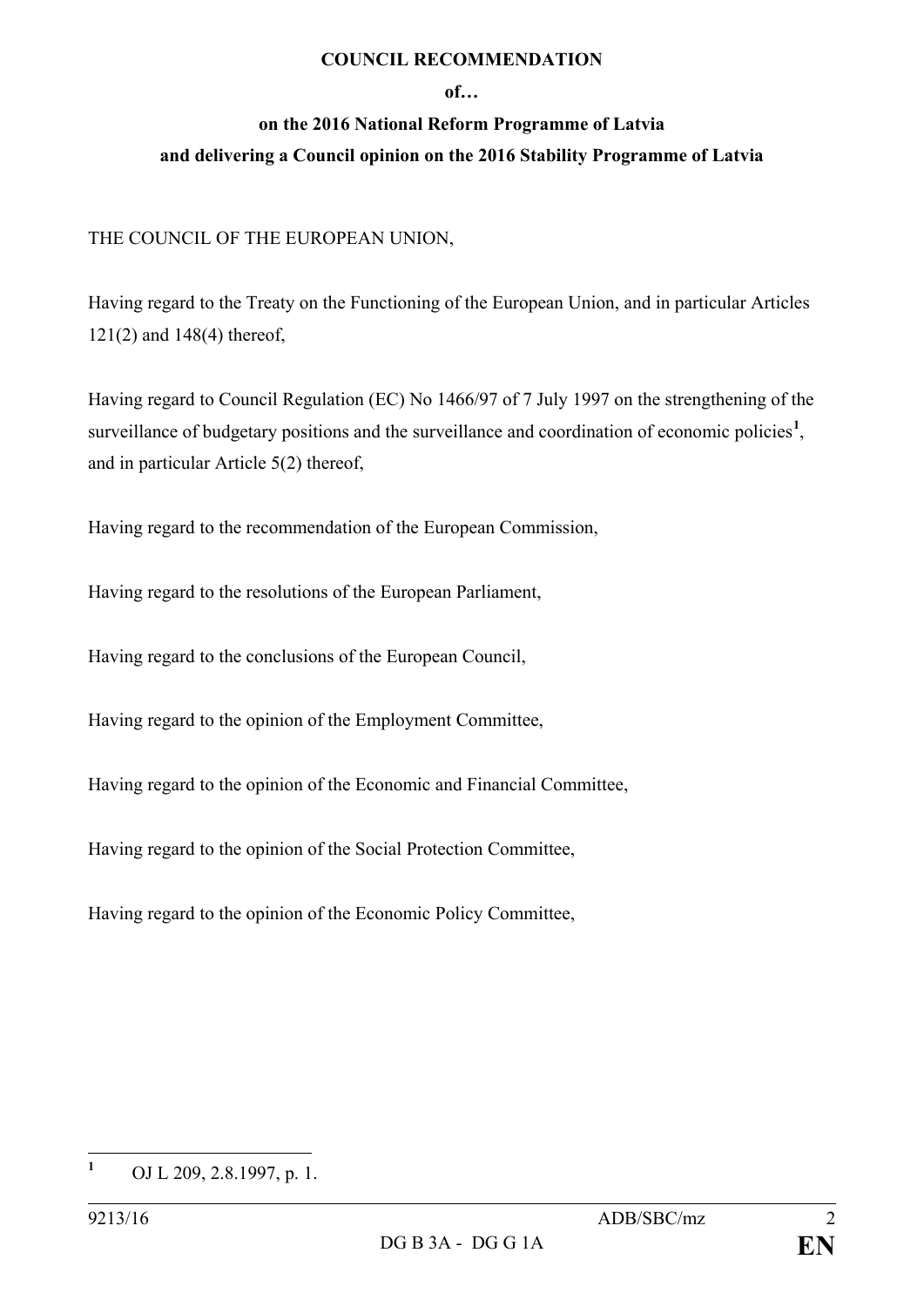Whereas:

- (1) On 26 November 2015, the Commission adopted the Annual Growth Survey, marking the start of the 2016 European Semester for economic policy coordination. The priorities of the Annual Growth Survey were endorsed by the European Council on 17-18 March 2016. On 26 November 2015, on the basis of Regulation (EU) No 1176/2011 of the European Parliament and of the Council**[2](#page-2-0)** , the Commission adopted the Alert Mechanism Report, in which it did not identify Latvia as one of the Member States for which an in-depth review would be carried out. On the same day, the Commission also adopted a recommendation for a Council Recommendation on the economic policy of the euro area. This Recommendation was endorsed by the European Council on 18-19 February 2016 and adopted by the Council on 8 March 2016<sup>[3](#page-2-1)</sup>. As a country whose currency is the euro and in view of the close interlinkages between the economies in the economic and monetary union, Latvia should ensure the full and timely implementation of the Recommendation.
- (2) The 2016 country report for Latvia was published on 26 February 2016. It assessed Latvia's progress in addressing the country-specific recommendations adopted by the Council on 14 July 2015 and Latvia's progress towards its national Europe 2020 targets.
- (3) On 14 April 2016, Latvia submitted its 2016 National Reform Programme and its 2016 Stability Programme. In order to take account of their interlinkages, the two programmes have been assessed at the same time.

<span id="page-2-0"></span>**<sup>2</sup>** Regulation (EU) No 1176/2011 of the European Parliament and of the Council of 16 November 2011 on the prevention and correction of macroeconomic imbalances (OJ L 306, 23.11.2011, p. 25).

<span id="page-2-1"></span>**<sup>3</sup>** OJ C 96, 11.3.2016, p. 1.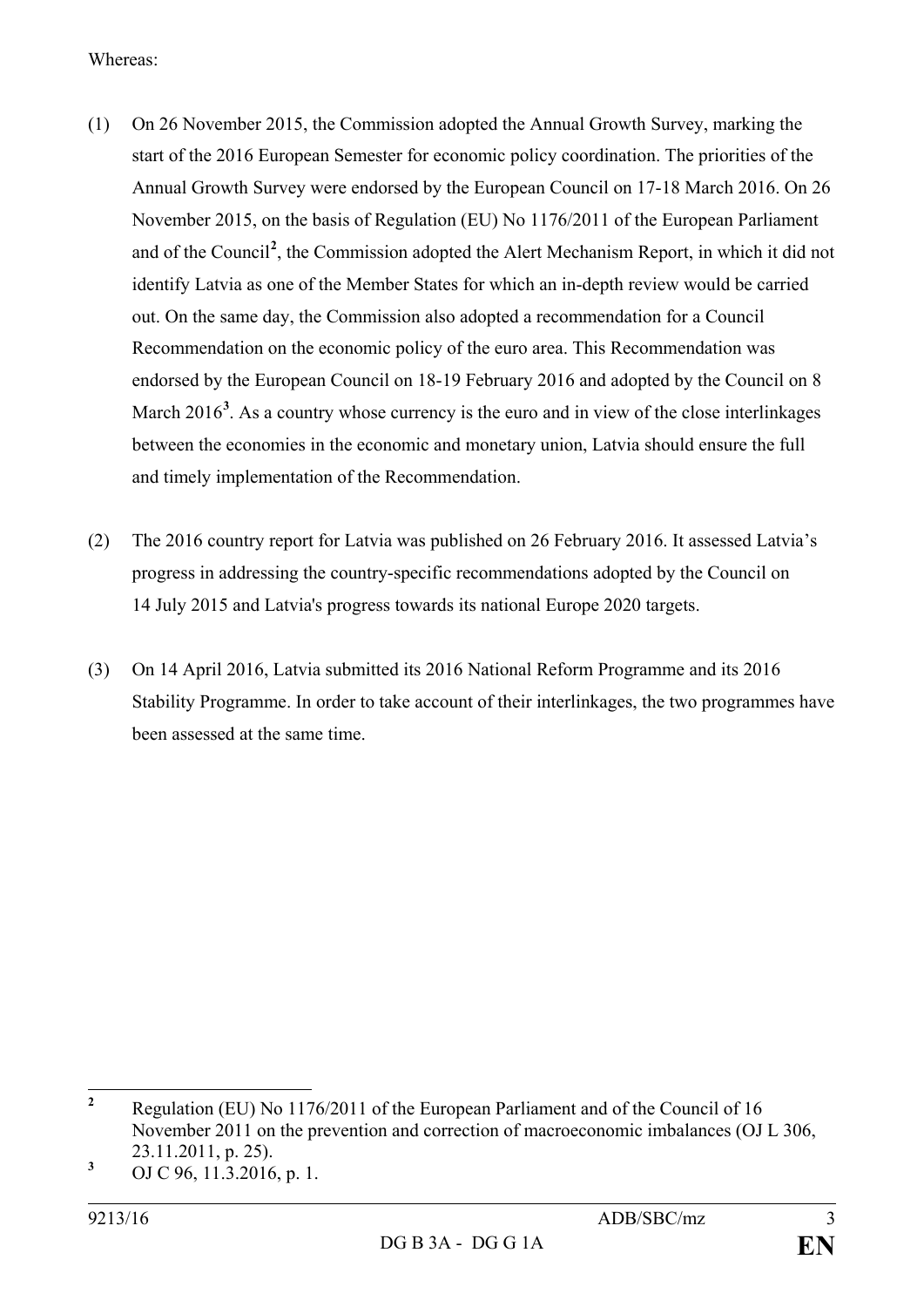- (4) Relevant country-specific recommendations have been addressed in the programming of the European Structural and Investment Funds for the 2014-2020 period. As foreseen in Article 23 of Regulation (EU) No 1303/2013 of the European Parliament and of the Council**[4](#page-3-0)** , where it is necessary to support the implementation of relevant Council recommendations, the Commission may request a Member State to review and propose amendments to its Partnership Agreement and relevant programmes. The Commission has provided further details on how it would make use of this provision in guidelines on the application of the measures linking the effectiveness of the European Structural and Investment Funds to sound economic governance.
- (5) In its 2016 Stability Programme, Latvia has requested a temporary deviation of 0,5 % of GDP from the required adjustment path towards the medium-term budgetary objective in 2017 to take account of major structural reforms with a positive impact on the long-term sustainability of public finances, in particular for the ongoing health sector reform based on the Health Strategy for 2014-2020. The details of the reform are summarised in the Stability Programme. The objective is to increase public financing for the health sector to 4 % of GDP by 2020 relative to 3 % of GDP in 2015. The full implementation of the reform is estimated to increase employment by 0,6 % and the GDP level by 2,2 % by 2023, which will have a positive impact on the sustainability of public finances in the long run. The positive impact on growth and the long-term sustainability of public finances is assessed to be plausible. Latvia can currently be assessed as qualifying for the requested temporary deviation in 2017, provided that it adequately implements the agreed reforms, which will be monitored under the European Semester. However, the amount of the allowed temporary deviation is conditional on the respect of the minimum benchmark (i.e. a structural deficit of 1,7 % of GDP). As a result, the Commission 2016 spring forecast indicates scope for an additional temporary deviation of 0,1 % of GDP in 2017.

<span id="page-3-0"></span>**<sup>4</sup>** Regulation (EU) No 1303/2013 of the European Parliament and of the Council of 17 December 2013 laying down common provisions on the European Regional Development Fund, the European Social Fund, the Cohesion Fund, the European Agricultural Fund for Rural Development and the European Maritime and Fisheries Fund and laying down general provisions on the European Regional Development Fund, the European Social Fund, the Cohesion Fund and the European Maritime and Fisheries Fund and repealing Council Regulation (EC) No 1083/2006 (OJ L 347, 20.12.2013, p. 320).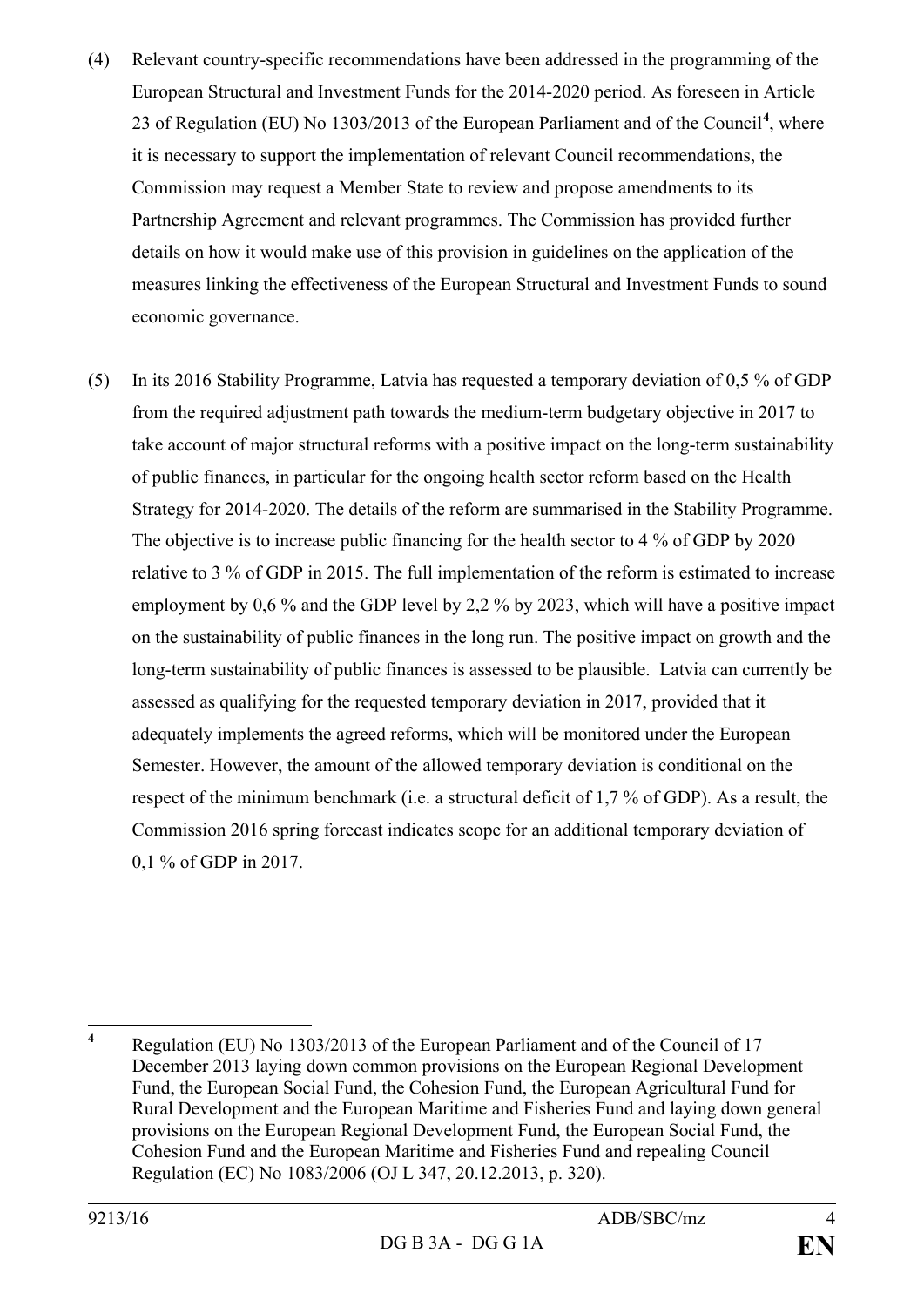- (6) Latvia is currently in the preventive arm of the Stability and Growth Pact. In its 2016 Stability Programme, the Government plans a gradual improvement in the headline balance to reach 0,5 % of GDP in 2019. The planned adjustment path towards the medium-term budgetary objective – a deficit of 1 % of GDP in structural terms – takes into account the requested deviations related to the systemic pension reform in 2017 and 2018 and for the major structural reform in the healthcare sector in the period 2017-2019. According to the Stability Programme, the government debt-to-GDP ratio is expected to rise to 40 % in 2016 before declining to 38 % in 2018. The macroeconomic scenario underpinning these budgetary projections is plausible. However, the measures needed to support the planned deficit targets from 2017 onwards have not been sufficiently specified. Based on the Commission 2016 spring forecast, the overall assessment points to a risk of some deviation in 2016 and, under unchanged policies, in 2016 and 2017 taken together. Based on its assessment of the Stability Programme and taking into account the Commission 2016 spring forecast, the Council is of the opinion that Latvia is expected to broadly comply with the provisions of the Stability and Growth Pact. Nevertheless, further measures will be needed to ensure compliance in 2016.
- (7) The labour supply is constrained by a declining working age population and wage growth exceeds productivity, threatening cost-competitiveness. Measures to increase employability and improve human capital are therefore necessary to support competitiveness.
- (8) Latvia's at risk-of-poverty and social exclusion rate is among the highest in the EU. Preparatory work is on-going to introduce a minimum income level, but its implementation is uncertain and its universal application is being diluted, due to fiscal costs. Furthermore, the adequacy of social assistance benefits has not been improved since 2009, preventing effective poverty reduction. The minimum income level reform is expected to reduce the current fragmentation of social assistance and provide an incentive for employment.
- (9) The coverage of activation measures remains low, particularly for the long-term unemployed. In combination with poor health and insufficient social services, this hampers effective reintegration in the labour market. Increasing the take-up of activation measures would boost employment.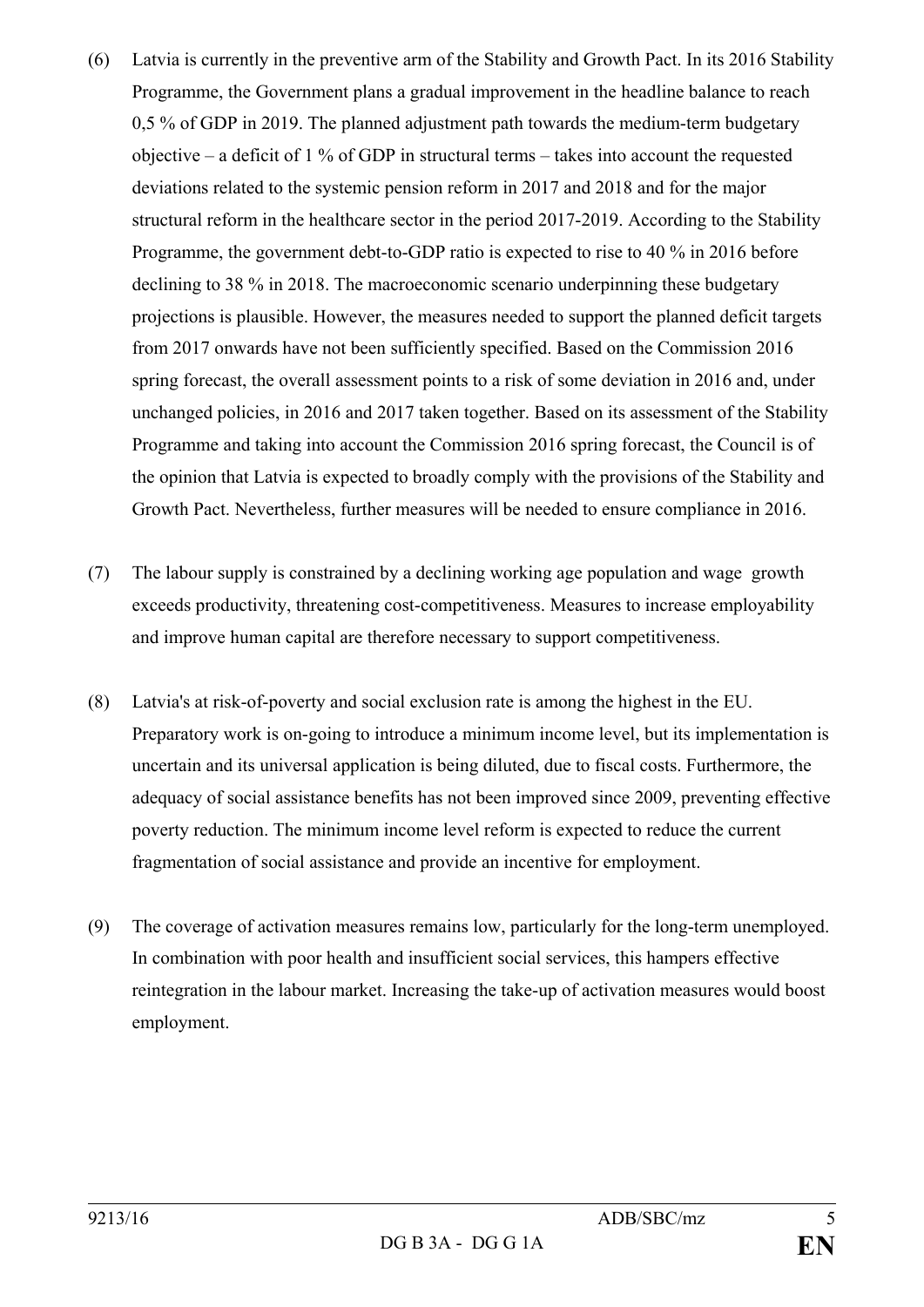- (10) The low public financing of healthcare, inherent structural weaknesses, high out-of-pocket payments and suboptimal cost-effectiveness leave much of the population with unmet healthcare needs. While access to healthcare for critical medical cases has been given priority, financial constraints limit the supply of services in general.
- (11) While Latvia has made progress in reforming the higher education system, namely by providing incentives that reward quality and establishing an independent accreditation system, improvements of vocational education and training are necessary, particularly with respect to reforming curricula and setting up a regulatory framework for work-based learning in order to improve their quality and availability. Social partners can play a role in the development of apprenticeship-type schemes, as outlined in the Vocational Education Law.
- (12) Investments are being held back by innovation issues, shortcomings in the business environment and the shrinking size of the labour force. Poor innovation drive and a fragmented research base hamper Latvia's rapid and efficient transition towards higher valueadded and more knowledge-intensive activities. Low protection for investors in the application of the insolvency system, coupled with inefficiencies in public administration, further inhibit investments.
- (13) The Government has taken steps to reduce the current fragmentation of the public research base, improve its quality and enhance the business sector's innovation capacity. Despite progress, both public and business investments in research and innovation remain very low compared with the EU average. The consolidation of the research base needs to be continued, along with increasing the number of reserchers and the quality of research. Full implementation of reforms based on the Smart Specialisation Strategy and the full use of all existing policy tools would incentivese private investments in innovation.
- (14) The insolvency regime is perceived by business as an obstacle to investment, given that assets recovery rates are low and insolvency administrators are subject to little supervision.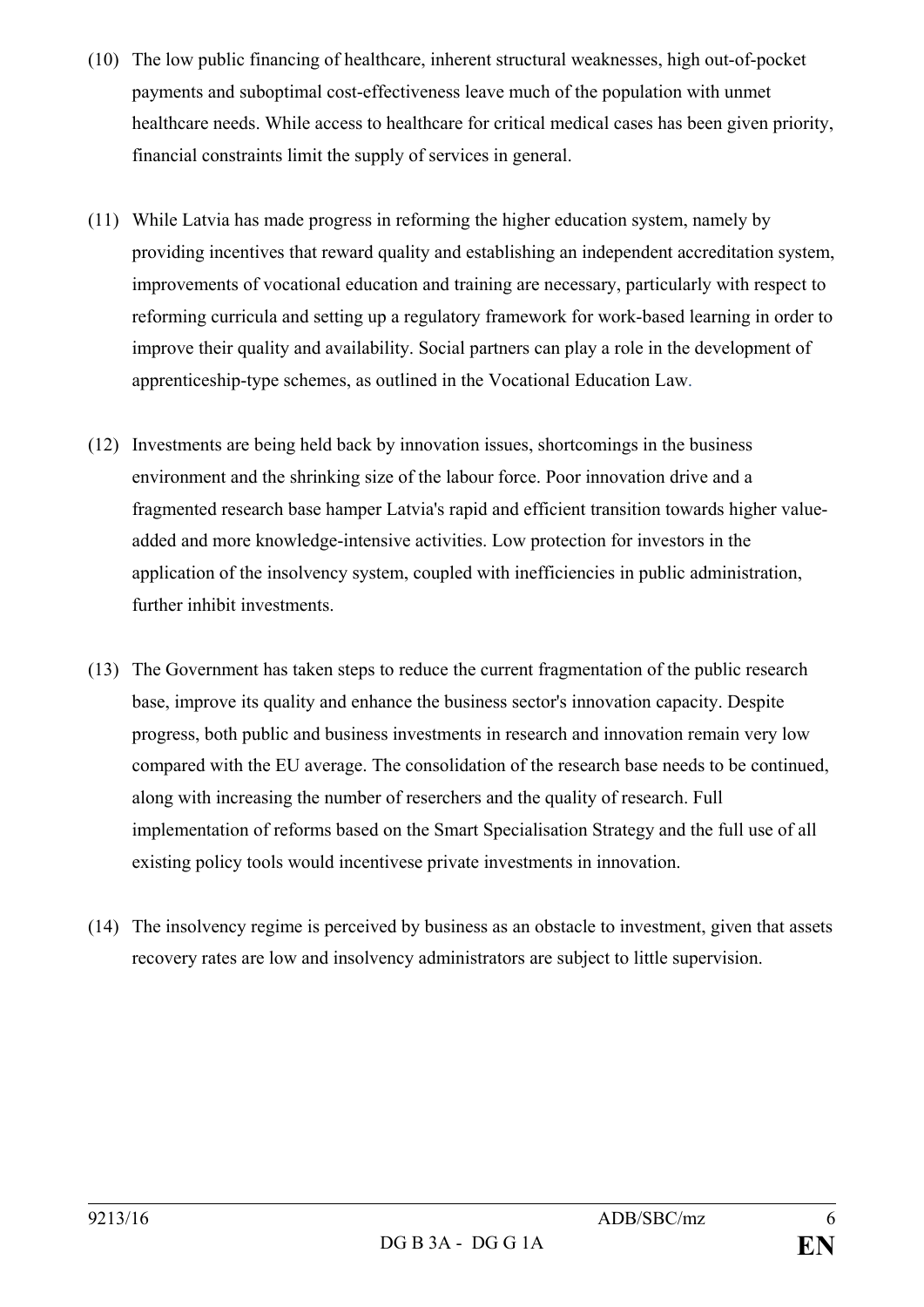- (15) Latvia has introduced several successful initiatives to improve the efficiency and quality of the justice system. However, although it is comprehensive, the conflict of interest prevention regime for public officials is complex and rigid, prioritising formal compliance over the merits of individual cases. Moreover, the Corruption Combating and Prevention Bureau has been weakened by internal tensions, destabilising it and reducing public trust in its operations and its willingness to prioritise high profile cases.
- (16) General inefficiencies in public administration, due largely to relatively high staff turnover, delays in the public service reform and weak project management, are not conducive to a favourable investment environment. Public sector remuneration is not properly linked to responsibilities.
- (17) In the context of the European Semester, the Commission has carried out a comprehensive analysis of Latvia's economic policy and published it in the 2016 country report. It has also assessed the Stability Programme and the National Reform Programme and the follow-up given to the recommendations addressed to Latvia in previous years. It has taken into account not only their relevance for sustainable fiscal and socioeconomic policy in Latvia but also their compliance with EU rules and guidance, given the need to strengthen the EU's overall economic governance by providing EU level input into future national decisions. The recommendations under the European Semester are reflected in recommendations (1) to (3) below.
- (18) In the light of this assessment, the Council has examined the Stability Programme, and its opinion**[5](#page-6-0)** is reflected in particular in recommendation (1) below.

<span id="page-6-0"></span>**<sup>5</sup>** Under Article 5(2) of l Regulation (EC) No 1466/97.